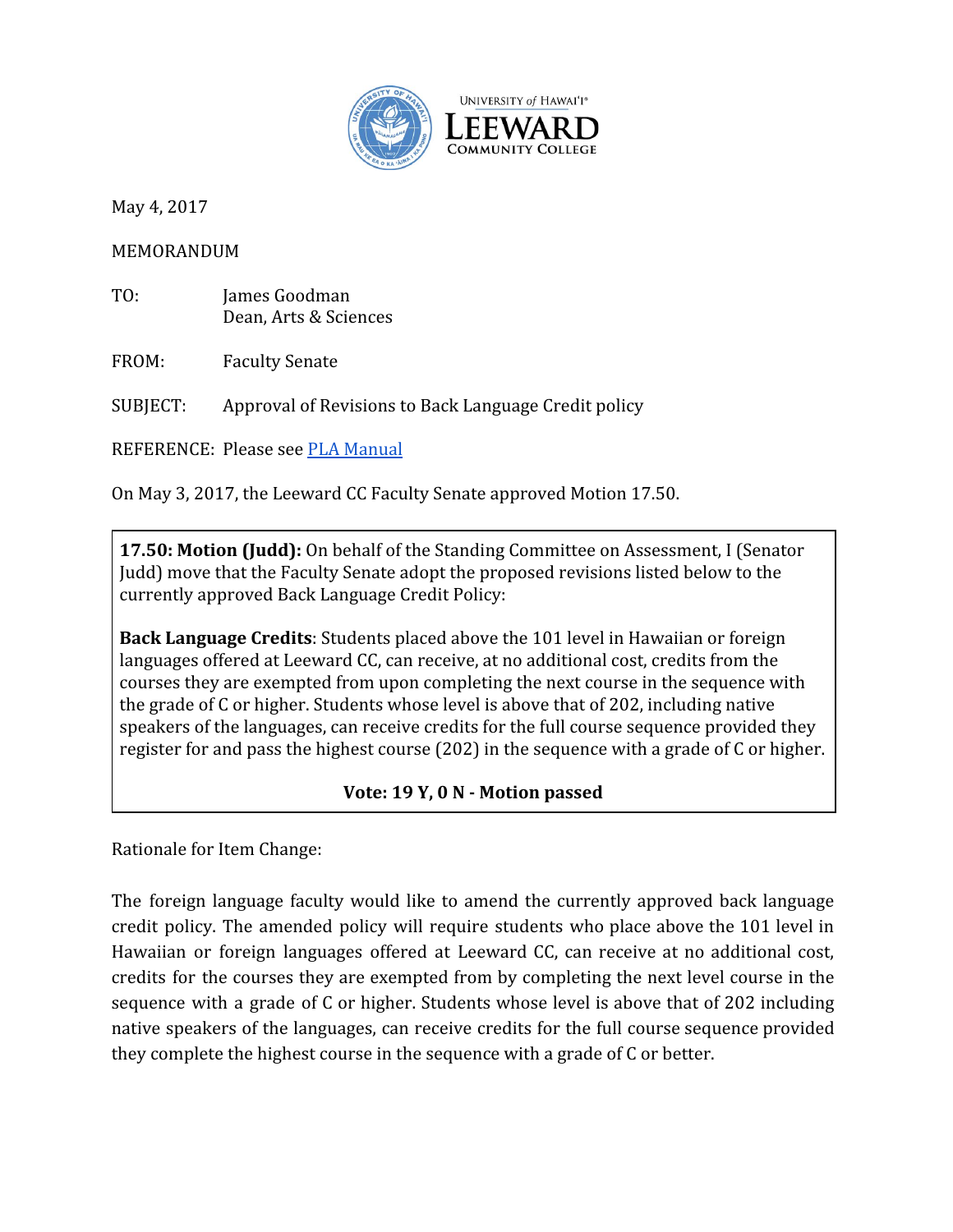The foreign language faculty would like to update the current back language policy to be more in line with UHM. They would like to do this so that Leeward CC could then pursue a Memorandum of Agreement with UHM's Hawaiian Language and Foreign Language departments. If Leeward CC is able to obtain the MOA, any Leeward CC student who obtains credits via Leeward CC's back language policy will automatically receive the credits. As Leeward CC currently does not have an MOA with UHM, any student who has back language credits must personally petition to have his/her credits accepted by UHM. Part of the petition is that the Leeward CC faculty must write a letter of support, and submit a copy of Leeward CC's syllabi. Not only is this tedious, we do not know how many students do not even ask to petition for the back language credits, and "lose" the credits when they transfer.

Sincerely,

William Albritton Faculty Senate Chair